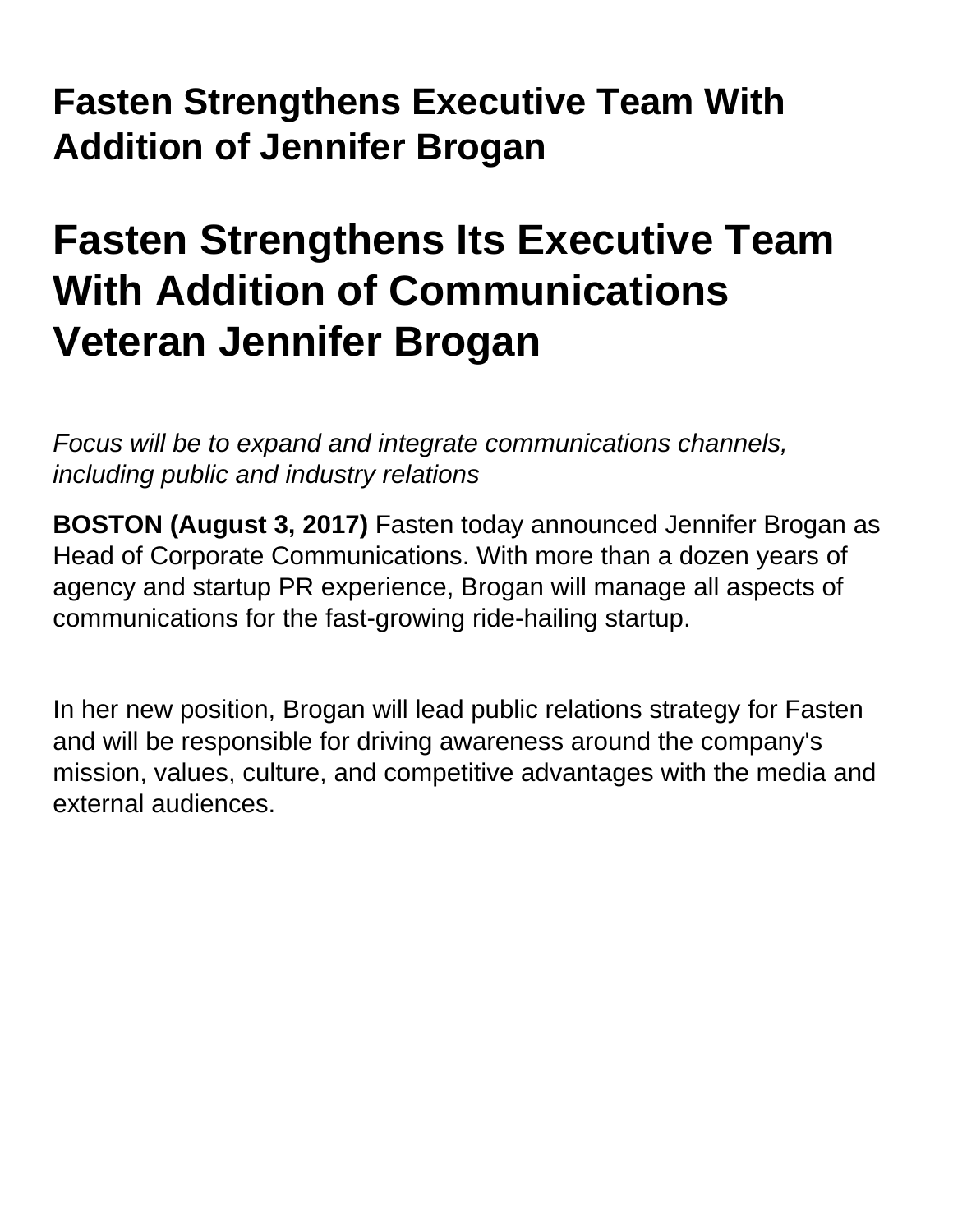Before coming to Fasten, Brogan worked for nearly eight years at Kel & Partners, a well-known and well-respected public relations agency in Boston. She served as a director of public relations before becoming vice president, and ultimately executive vice president at the firm. She has deep experience in and proven success with strategic PR planning and execution, PR campaigns, and message development. Prior to working at Kel & Partners, she served as Marketing & PR Manager for e-commerce startup Luna Boston and as a research analyst at investment firm KLD Research & Analytics, now MSCI Inc. Brogan holds a Bachelor of Arts in Economics and Environmental Studies from Connecticut College.

"Jen's experience is perfect for Fasten at this stage in our company – a strategic thinker with the ability to simultaneously execute on ideas and plans," said Kirill Evdakov, co-founder and CEO of Fasten. "Jen will ensure we have the messaging and systems in place as we continue to grow in our existing markets and expand nationally."

## About Fasten

Based in Boston, Fasten is a ride hailing company dedicated to operating a profitable business that offers drivers fair pay, and that meets consumers' needs for timely, efficient and affordable transportation. The company offers services in Boston, Mass. and Austin, Tex. with plans to expand to additional markets in 2017. More information is available via the web at [www.fasten.com.](https://fasten.com/us)

Media Contact

John Williams

Scoville PR for Fasten